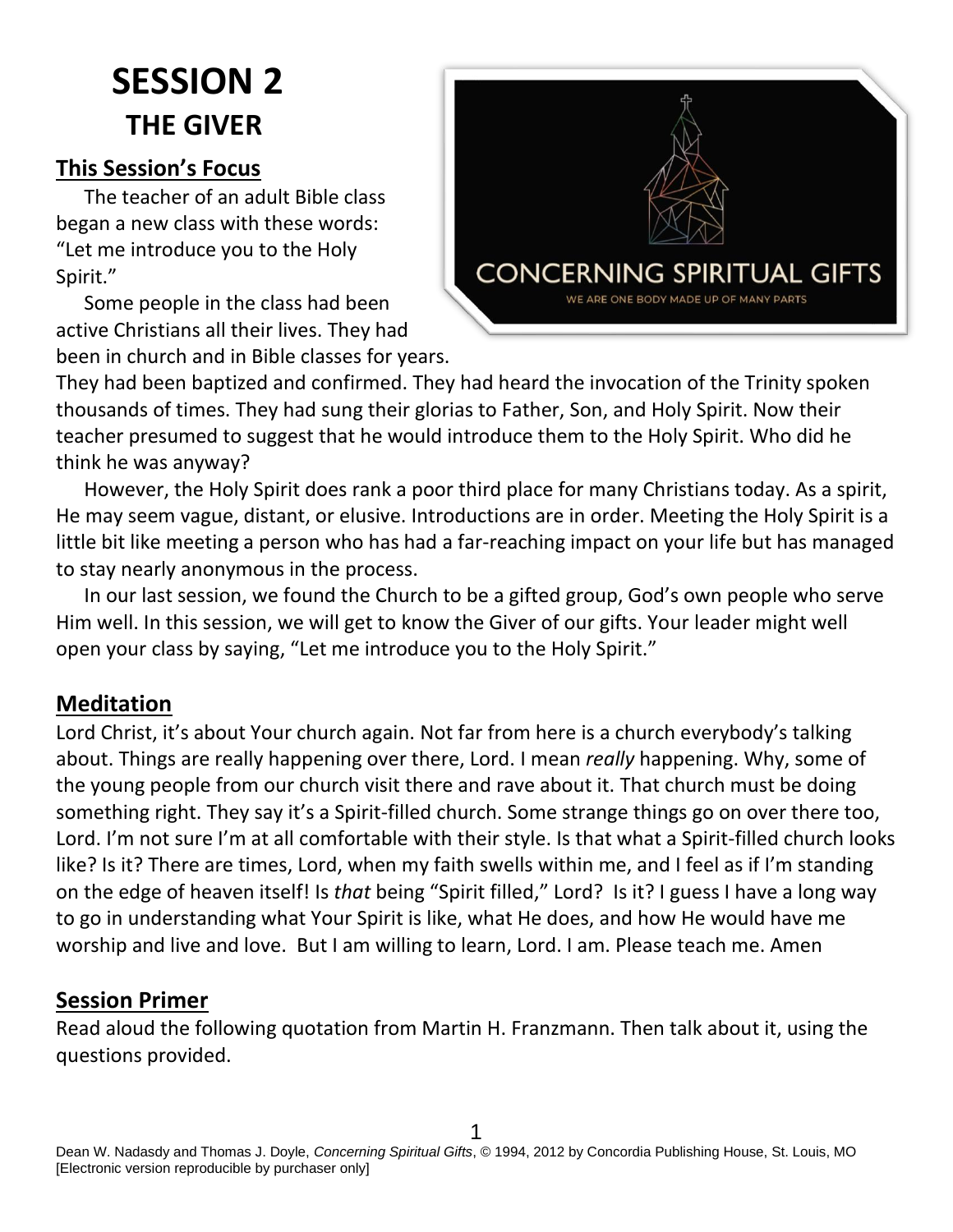Still the Holy Spirit comes where and when it pleases God to send Him to proclaim the wonderful works of God. How will we respond? Will we stop short at amazement and perplexity, shaking our heads at some of His stranger (and lesser) manifestations? Will we even stoop to mockery at those manifestations of the Spirit which strike us as bizarre, so that we may ignore the rest of them and proceed to the usual order of business?

Or shall we find grace to go the way Jesus went under the impulsion of the Spirit—the way into the wilderness to meet and overcome the Tempter, the way into the Scripture and obedience to the Father's voice heard in the Scriptures, the way into self-consuming ministry and so into that life over which death has no more authority? Shall we find grace to go the way which the first church went in obedience to the Spirit? (From Martin H. Franzmann, Alive with the Spirit [Concordia Publishing House, 1973], p. 8.)

According to Franzmann, how does the Spirit come? Where does the Spirit lead? Which of Franzmann's questions, in your opinion, presents the Church with the most timely challenge?

## **Biblical Search and Study**

- 1. The passages that follow create what might be called a "Spiritscape," a panoramic view of the Spirit's nature and work. Select one or more of the following verses. Then summarize what each reference says about the Holy Spirit.
	- a. Responses should focus on the Spirit's nature and work, that is, on what the Spirit is like and what the Spirit does. Be especially alert to the verbs describing the Spirit's actions and to the impact of the Spirit on people's behavior. You might wish to jot down key verbs and descriptive words as a summary of your search and study.
	- b. Genesis 1:1–2; Judges 15:9–17; 1 Samuel 16:11–13; Psalm 139:7–10; Isaiah 42:1– 7; 63:10–14; Joel 2:28–32; Mark 1:8; Luke 4:14–21; John 3:5–6; 16:12–13; 20:21– 23; Acts 2:1–4; Romans 5:5; 8:2, 5, 9, 11, 13–17, 26–27; 1 Corinthians 2:6–13; 3:16–17; 12:1–4, 7, 12–14; Galatians 4:6–7; 5:16–25; Ephesians 3:14–19; 4:1–4, 25–32; Philippians 3:3; Titus 3:4–7; 2 Peter 1:20–21.
- 2. Use the information from the Spiritscape to answer the following:
	- a. Who does the Holy Spirit have?
	- b. What are the Spirit's gifts meant to do?
	- c. How can we be sure that the Spirit is near, close to the heart of the Church?
	- d. What do all who have the gifts of the Spirit have in common? In what way(s) can those gifted by the Spirit be different?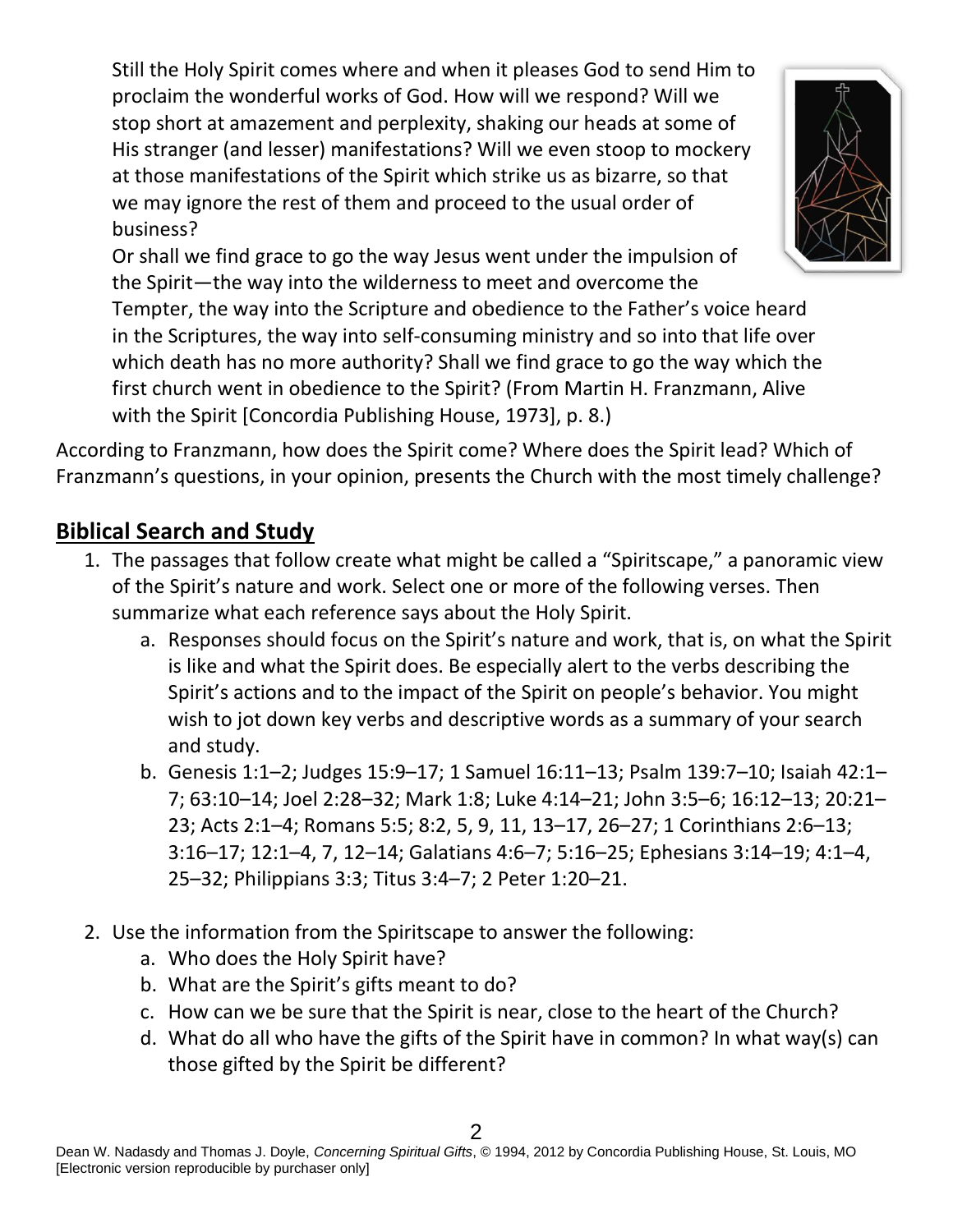3. As Luke by inspiration of the Holy Spirit (2 Peter 1:21; 1 Corinthians 2:13) recorded the Early Church's history, he saw the Holy Spirit behind every one of its growth spurts. Examine Acts 2:4; 4:8; 10:44–45; and 13:1–3. These passages from Acts affirm that the Holy Spirit empowered all these advances of the Early Church. Do you think the Church today has this confidence in the Spirit's direction of its future? Why or why not?



4. A person earnestly seeking the Giver and His gifts asks, "How can I be sure I have the Holy Spirit and His gifts?" How do you respond? For clues, see Luke 11:9–13; Romans 5:1–5; 10:17; 1 Corinthians 11:23–26; 12:13; and Titus 3:4–7.

### **What this Means for Us**

- 1. If you were to begin a program of spiritual renewal, which of the following would be most feasible for you personally?
	- a. \_\_\_\_\_\_ Daily study of God's Word
	- b. **Regular, more focused prayer**
	- c. \_\_\_\_\_ Support and nurture from Christian friends
	- d. **Memorization of important Scripture passages**
	- e. \_\_\_\_\_ Scheduled "retreats" away from the daily routine
	- f. \_\_\_\_\_ Daily renewal of your Baptism
	- g. \_\_\_\_\_ More frequent participation in the Lord's Supper
	- h. \_\_\_\_\_\_ Involvement in the Church's mission
	- i. Focus on discovering or developing your spiritual gifts

Are you willing to make a commitment to begin your program now? The Scriptures present few prerequisites for being filled with the Spirit and using one's spiritual gifts. The Scriptures encourage the use of the Means of Grace, prayer, and the fellowship of the Church as the context for spiritual renewal. Think about your life in the Spirit. Share with your group your plans for nurturing your spiritual life. What changes in routine will you need to make? When will you begin?

- 2. How do you most often view the Holy Spirit in your faith and prayer life? Choose one of these responses, and share it with a partner or your group.
	- a. The One who calls, gathers, enlightens, and sanctifies the whole Christian Church on earth
	- b. The half-known God, running a poor third in the Trinity
	- c. A Friend I have not come to know
	- d. The Giver of all my gifts, near me to bless me
	- e. The person of the Trinity I wish we would talk about more
	- f. The person of the Trinity who seems to belong to other denominations